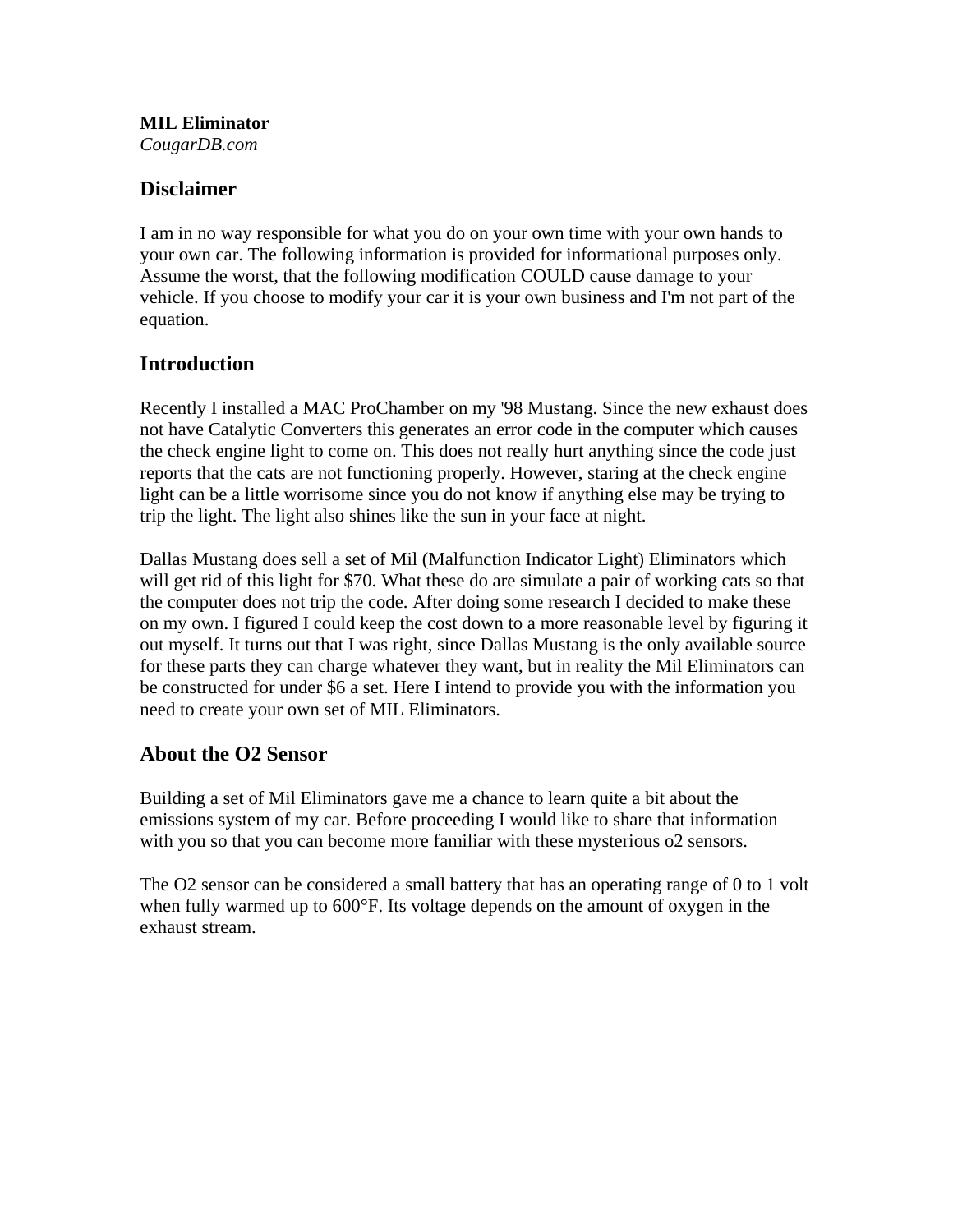

All O2 sensors are vented to the atmosphere which contains Approximately 21% oxygen. The exhaust of a gasoline Powered engine typically contains up to 2% oxygen. The Sensor's output voltage depends on the oxygen content of the exhaust stream. That is, if the exhaust has 2% oxygen, it is lean. This produces a low voltage, below .3 volt (300 millivolts). If the exhaust has near 0% oxygen, it is rich. This produces a high voltage, above .6 volt (600 millivolts). These voltages are sent to the computer and it reacts by adjusting the air/fuel ratio. This is commonly known as the O2 feedback system and when this system is operating it is said to be in "closed loop". When it is not operating, meaning the computer is not reading and responding to the oxygen sensor, it is said to be in "open loop".

Keep in mind that the computer uses all the sensors to control timing, fuel mixture, and emission systems. The O2 sensor as an input is used by the computer to keep the mixture as balanced as possible. When the air/fuel ratio is "balanced" it is at 14.7 parts of air to 1 part of fuel by weight. That means that for every pound of gasoline the engine burns, it will need 14.7 pounds of air. Keep in mind that oxygen occupies only 21% of the total air volume needed by the engine. The term "stoichiometric" is the term referring to the point at which the catalytic converter can be at its maximum efficiency when converting the three major pollutants (CO, HC, NOX) into harmless emissions (CO2, H2O, N, H).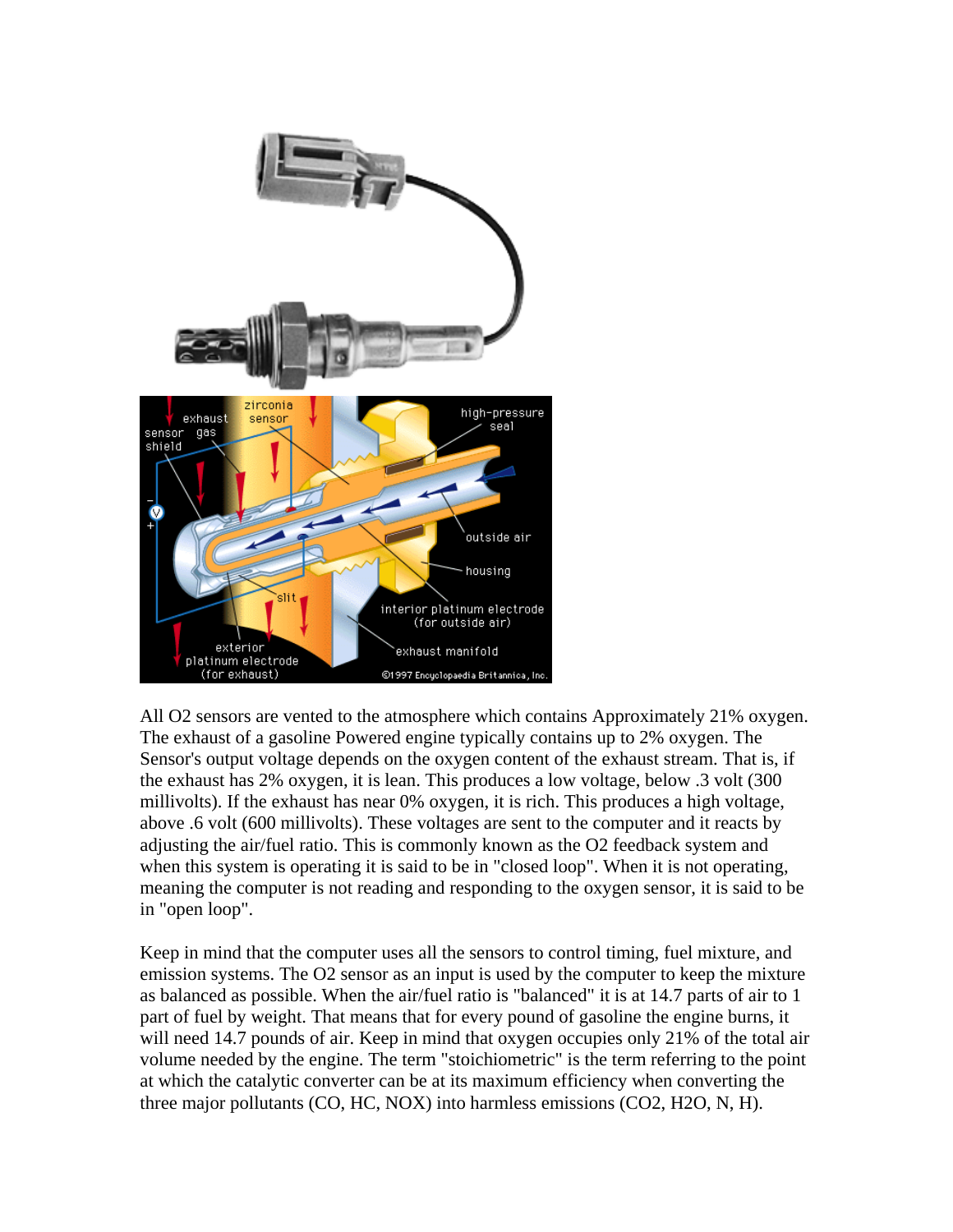The computer can only use the sensor's output information under certain conditions. First, the sensor must be hot to produce a normal signal. (600°F). This is why most sensors today have built-in heaters to counteract the cooling effects of prolonged idling and to achieve closed loop mode sooner during warm-up. Heating the sensor also keeps it cleaner and extends its life considerably. The heater usually gets voltage from a constant "key-on" source like the fuel pump relay or a fuse. This is what the second and third wires are for on today's sensors. By the way, the late model Chrysler products are now using 4 wire O2 sensors. The four Wires are; O2 sensor output, O2 sensor ground, 12 volt heater feed, and heater ground. On 3 wire sensors, the O2 sensor grounds through its case and doesn't require a separate ground wire

Secondly, the computer is programmed not to go into closed loop operation until the coolant temperature sensor tells the computer the engine is warmed up. If the system tries to go into closed loop too early in the warm-up period, the leaning effect of the system would cause driveability problems and pollutants.

Thirdly, the computer is also programmed to ignore the O2 sensor at near wide open throttle conditions. Maximum power requires maximum enrichment.

Also, some manufacturers have a built-in time delay. For example, on some GM models, closed loop is delayed for 1 to 2 minutes every time the car starts. This allows engine stabilization to take place before the engine goes into closed loop.

We can then conclude from the open loop conditions above that O2 sensor feedback is used when the engine is warmed up, at Idle, and at part throttle (cruise) conditions.

In order to read the O2 sensor, most computers send out a certain voltage to the output terminal of the sensor. This is typically around 450 millivolts. Since we know that the sensor sends low voltage (under 300mv) when a lean condition is present and a high voltage (over 600mv) when a rich condition is present, the computer can count the number of times the sensor crosses the 450mv mark. Cross-counts are the number of times an O2 sensor crosses 450mv. A scanner can "look" at this for you.

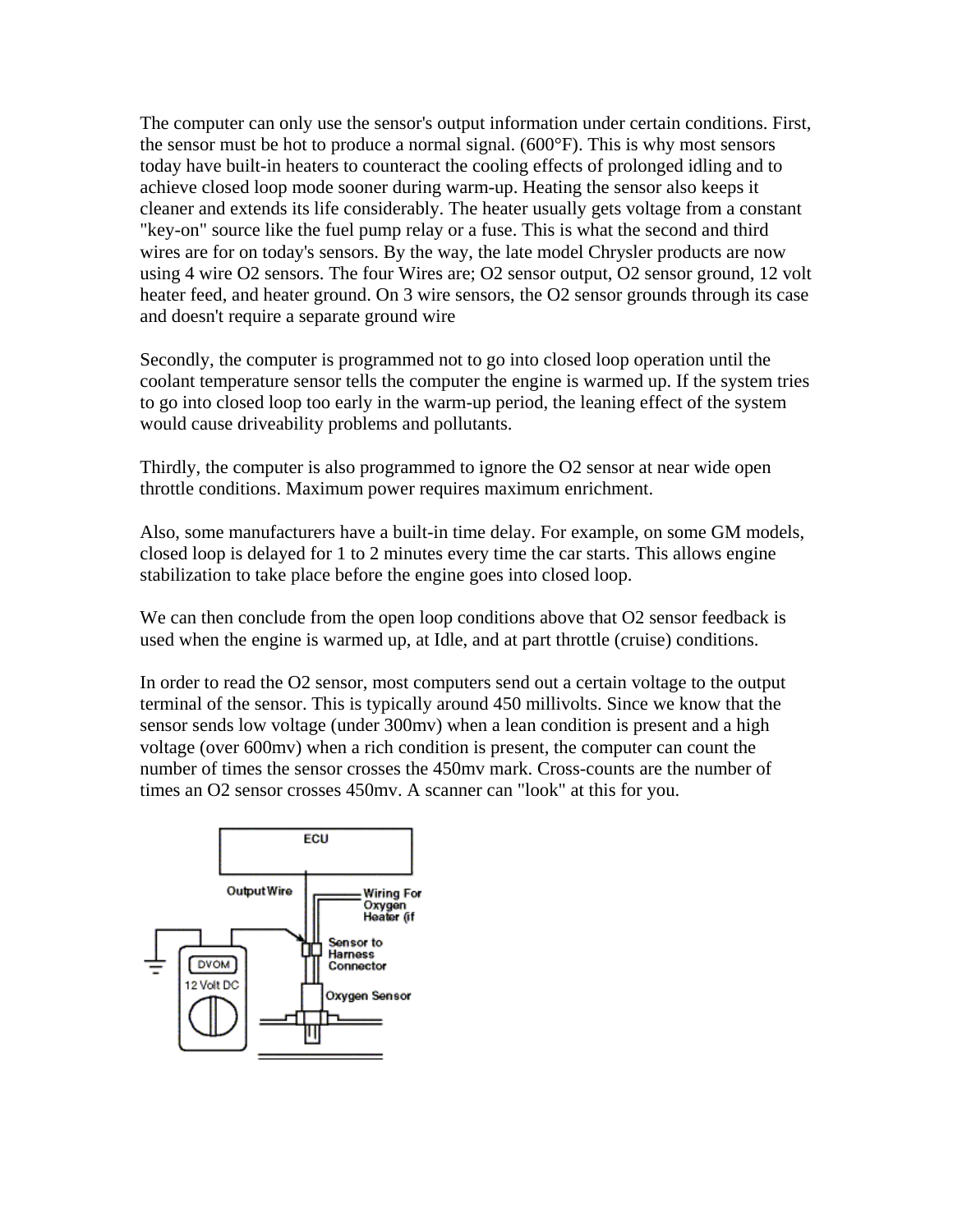Even though you can't see the number of cross-counts without a scanner, you can use a digital voltmeter to watch the open/closed loop system operate. Just connect your meter as Illustrated above, while the O2 sensor is still connected, and start-up the car.

**Caution**: Do not ground the output wire of the sensor. This can damage the sensor and your readings will be erroneous.

When the car starts (cold), you should see approximately .450 Volt (450mv) on the O2 output wire. This reading often varies slightly. The system is now in open loop.

After a few minutes (less if the engine is warm or the O2 Sensor is heated), this reading should begin to fluctuate. You will see changing numbers ranging from near 0 volt to near 1 Volt. If these readings occur, everything is ok. The O2 sensor's output should vary relatively quickly. A lazy sensor, would show up here and the readings will vary slowly. If the readings don't start to vary (stay in open loop), you now are aware of it and can begin to look for the reason.

## **Building Mil Eliminators**

After absorbing the previous information we can now see how easy it would be to create some Mil Eliminators. There are four o2 sensors on the car, two before the cats and two after. The two o2 sensors after the cats are the ones that are used to read emisions, and they are the ones that we need to change to make the MIL light go off. The o2 sensor on my Mustang is a 4 wire type sensor. The four wires are the following:

- White Wire 12V Heater +
- White Wire Heater Ground
- Grey Wire Output Signal
- Black Wire 450 millivolts reference signal sent from the computer

We know that after the cats the mixture should be lean (because the cats function is to burn up any excess fuel that the engine did not) so all we have to do is make the Output Signal sense a low voltage (under 300mv) reading and oscillate the reading to make it look like a working o2 sensor. This can be done via the following painfully simple circuit: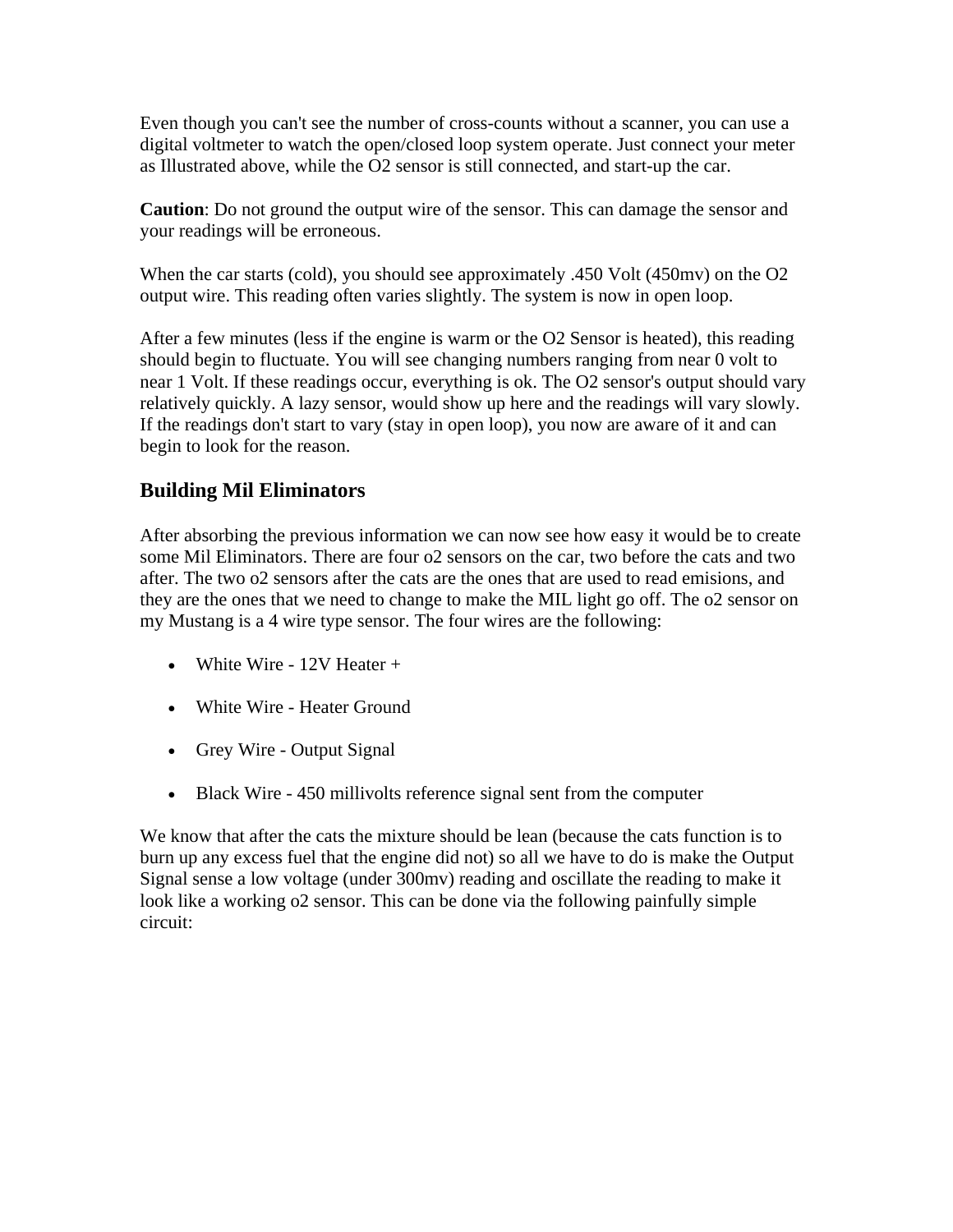

Schematic (Electrical Blueprint) of the Mil Eliminator:

 $\sqrt{10}$  - 1 Mega Ohm Resistor (1/4 or 1/2 watt)  $\frac{1}{1}$ -- 1 micro farad Capacitor

Assemble the components on the project board and trim it to fit, then connect the wires from the o2 sensor to the correct inputs on the circuit. Reinstall your o2 sensors and reset the computer (disconnect the battery for 5 - 10 minutes) and you should be MIL light free.